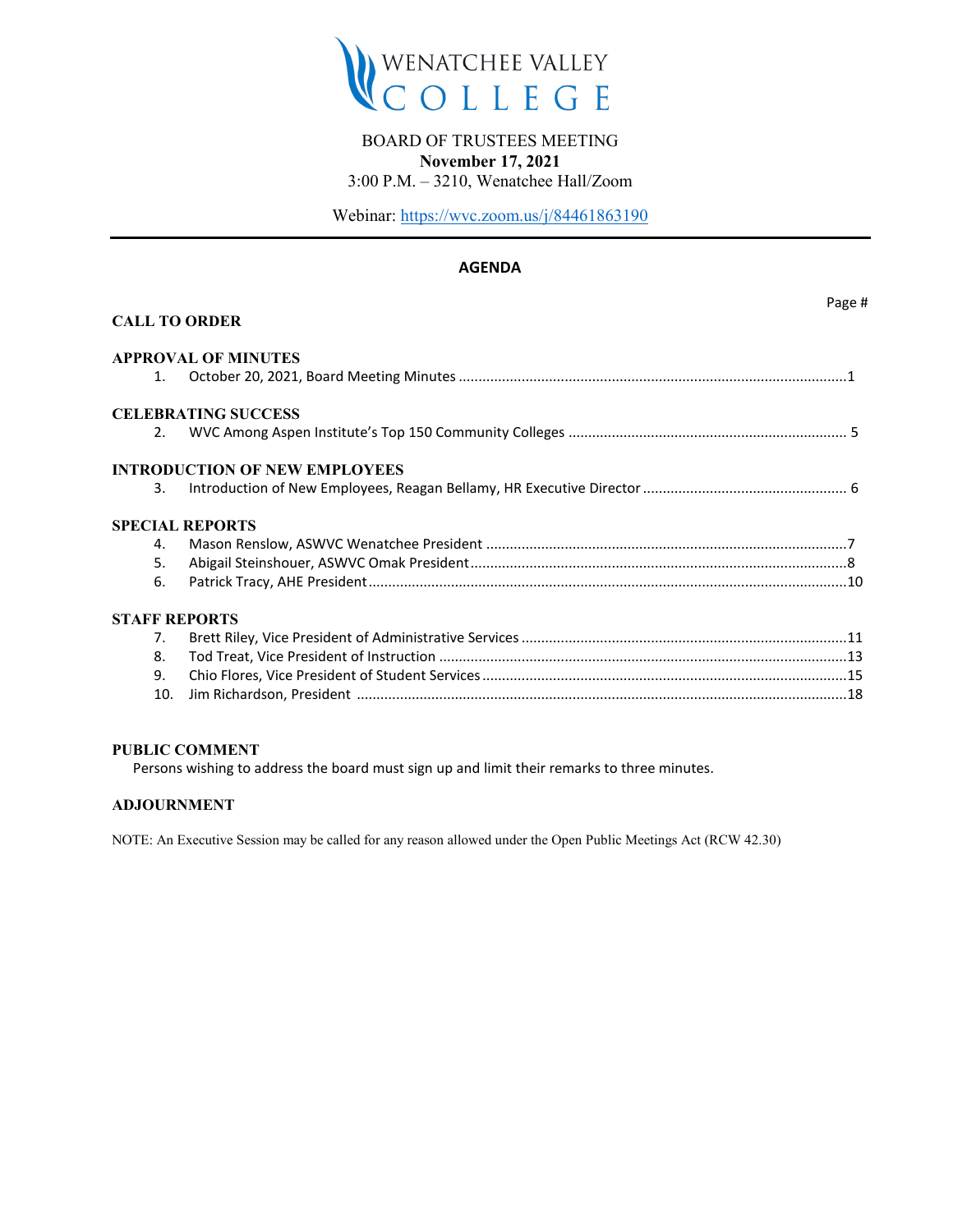| BOARD MEETING: | <b>November 17, 2021</b>                 |
|----------------|------------------------------------------|
| AGENDA ITEM :  | #1 - Action                              |
| CATEGORY:      | <b>APPROVAL OF MINUTES</b>               |
|                | <b>Board Minutes of October 20, 2021</b> |

Attached are the minutes from the October 20, 2021 regular board meeting for approval.

## RECOMMENDATION:

That the minutes from the October 20, 2021 regular board meeting be approved.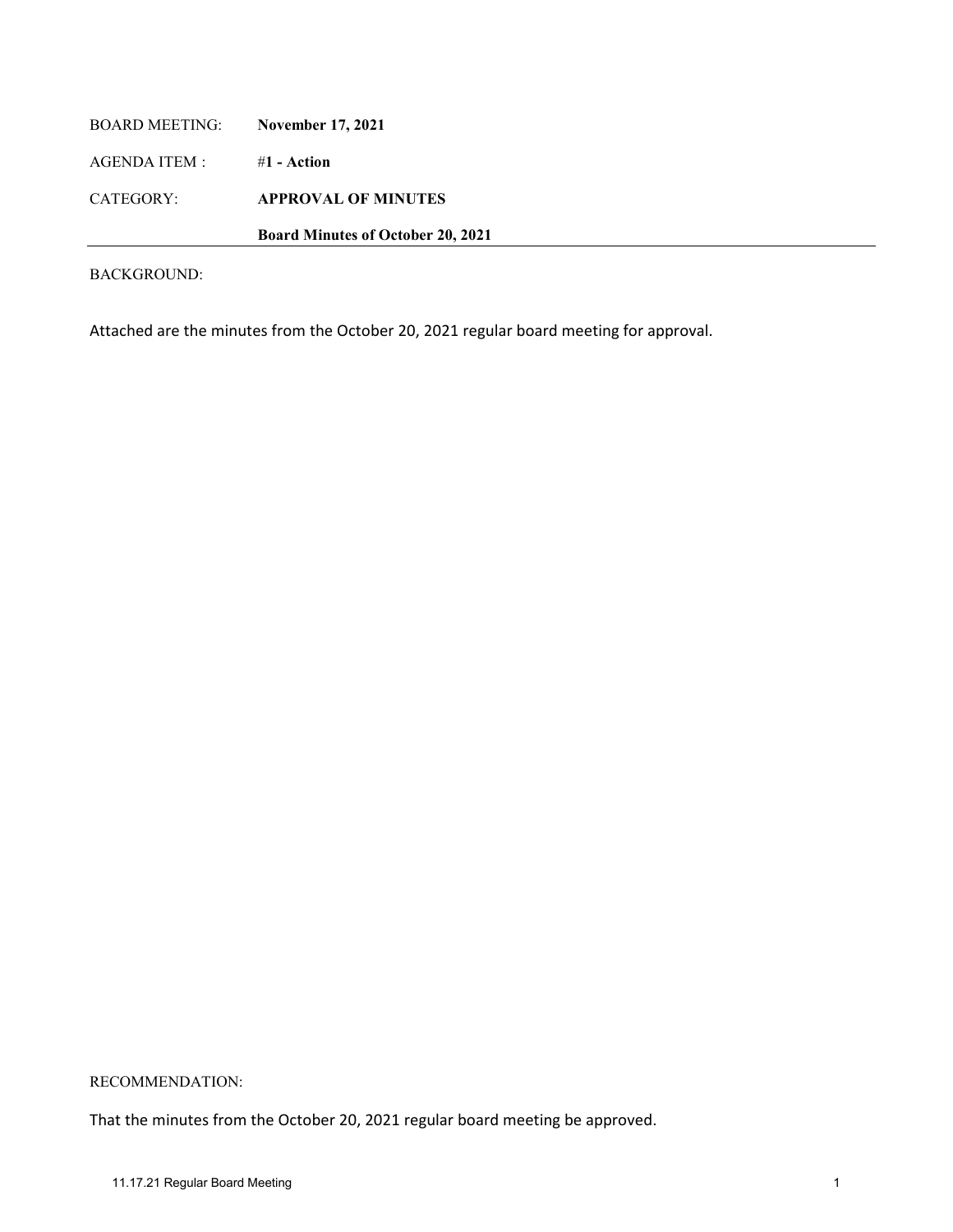

**District No. 15 Wenatchee, Washington**

#### **WENATCHEE VALLEY COLLEGE BOARD OF TRUSTEES**

**Regular Board Meeting**

October 20, 2021 – 3:00 P.M. Board Room/Zoom

#### **MINUTES**

# **ATTENDANCE**

Trustees Present: Tamra Jackson, Chair Steve Zimmerman, Vice Chair Wilma Cartagena Paula Arno Martinez

Also Present: Cabinet Members Faculty Members Students

#### **CALL TO ORDER: 3:00 P.M.**

#### **APPROVAL OF MINUTES**

#### 1. **September 8, 2021, Board Meeting Minutes**

MOTION NO. 2376

Steve Zimmerman moved that the minutes of the September 8, 2021 board of trustees meeting minutes be approved. The motion was seconded by Wilma Cartagena and carried unanimously.

#### **CELEBRATING SUCCESS**

#### 2. **Washington State Pharmacy Technician of the Year**

An enthusiastic congratulations to Pharmacy Technician Program Director **Amanda Stringham**. She was selected as the Washington State Pharmacy Association Pharmacy Technician of the Year. She will be awarded on Oct. 30 at the WSPA Awards Luncheon. Amanda was nominated by Confluence Health Pharmacy staff, Skillsource, and WVC coworkers.

Here is what The Washington State Pharmacy Association had to say about Amanda:

Amanda is the director of the Wenatchee Valley College Pharmacy Technician Program that launched in 2019. Many of Amanda's colleagues marveled at her determination and success as her first class of students started in January 2020. She didn't miss a beat as she pivoted to a (majority) virtual-based education model on top of successfully launching the program. She has had an outstanding pharmacy technician career and is highly involved with promoting the advancement of pharmacy technicians.

Amanda attended Western Washington University in 1997 and graduated with a Bachelor of Science in Chemistry. After working as a chemist for several years, she found inpatient pharmacy better fit her interests. She became a Nationally Certified Pharmacy Technician in 2002. In 2007, she assisted in converting the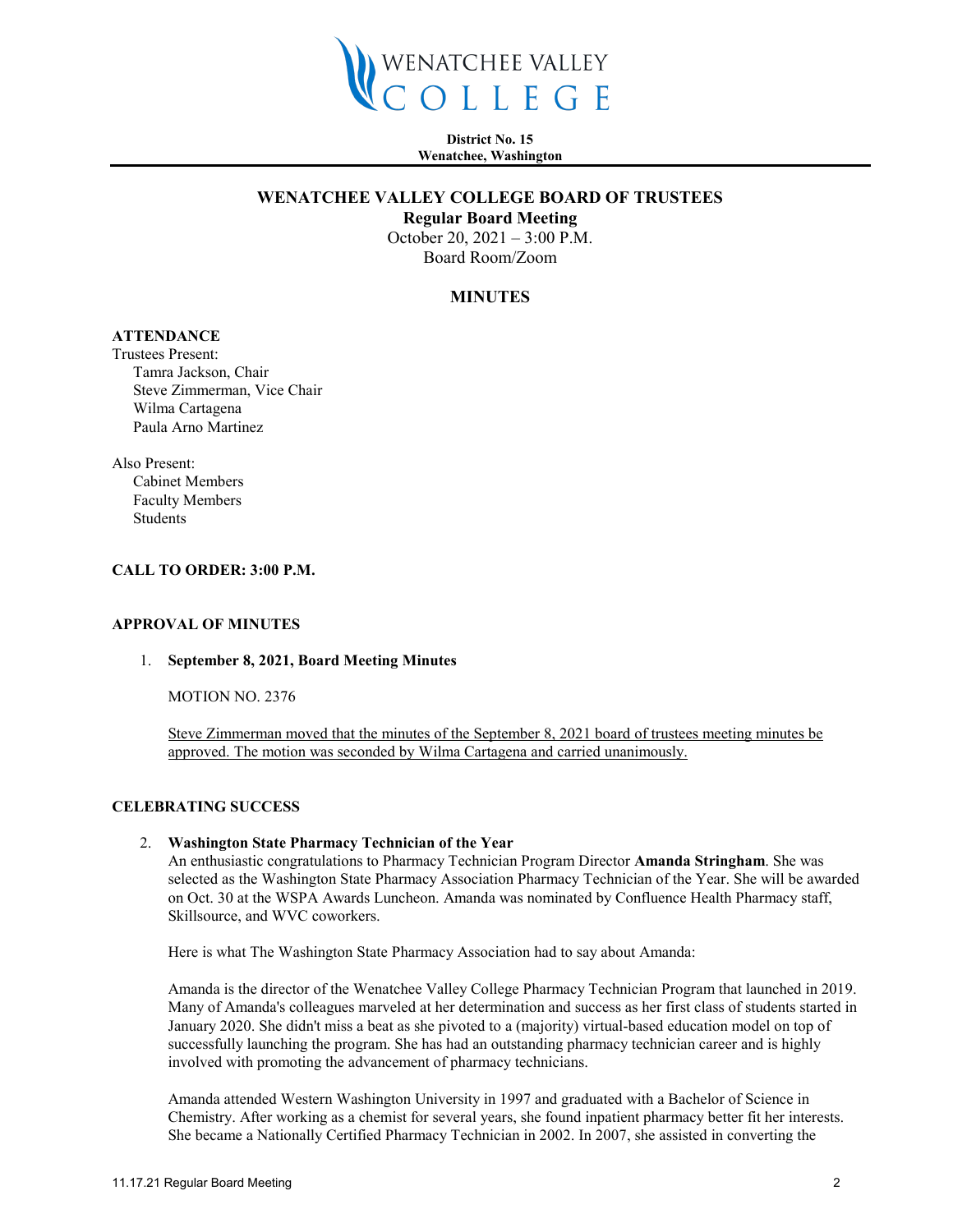chemotherapy infusion center into a pharmacy-led program, where she continued to work as a chemo certified technician until 2019. After a year working with the advisory board for the pharmacy technician program at Wenatchee Valley College, she applied for and was selected as the instructor and coordinator.

Under the supervision of the director, Amanda has developed a robust, comprehensive four-quarter technician training program that prepares students to sit and pass the Pharmacy Technician Certification Exam.

#### 3. **Mental Health Pilot Program**

WVC was selected to receive Mental Health Counseling and Services (MHCS) grant this year as part of the State Board for Community and Technical Colleges (SBCTC) grant pilot program.

WVC is one of four Washington colleges selected for the pilot program. The college will receive \$250,000 over the next two years to expand student access mental health counseling and services. The program is [part of a bill](https://nam10.safelinks.protection.outlook.com/?url=https%3A%2F%2Furldefense.com%2Fv3%2F__https%3A%2F%2Fsbctc.us8.list-manage.com%2Ftrack%2Fclick%3Fu%3Ddeef59f1d8ee1e991514ca276%26id%3D0a7e74f34a%26e%3Deac0b86a7d__%3B!!CVJAgw2XxpAa!xQ5qxPWmoNS62qi2wIbYtXfwQ7cXLMjM4Z5vPUDVGBGTuVy90nadkJDiSB5ll_A%24&data=04%7C01%7Chthorpe%40wvc.edu%7C9efc28f6ab904f644dcf08d984faf5b4%7Cfe590da28322492da44c32a1d698a506%7C0%7C0%7C637687035701512335%7CUnknown%7CTWFpbGZsb3d8eyJWIjoiMC4wLjAwMDAiLCJQIjoiV2luMzIiLCJBTiI6Ik1haWwiLCJXVCI6Mn0%3D%7C1000&sdata=O3olDlZ5TYXpdneOU%2BImkaTl4rp79MLauItw%2BNkqeC8%3D&reserved=0) passed by the Washington state Legislature during its 2021 session.

Through the pilot grant WVC will hire a full-time Faculty Counselor and half-time College Navigator. These positions will allow for an additional one or two days of counseling services on the WVC at Omak campus. The navigator will work to establish partnerships with community resources and support the counseling department with triaging and appointments.

"We understand that the need for mental health counseling for college students is more pressing than ever," said Dr. Chio Flores, vice president of student services. "This grant will allow us to more effectively serve students who are struggling."

#### **INTRODUCTION OF NEW EMPLOYEES**

4. **Introduction of New Omak Employees** Dr. Tod Treat introduced Gina Graham, Director of Tribal Relations and Kim Belgarde, Running Start Educational Planner. Both Gina and Kim are members of the Colville Tribe.

### **SPECIAL REPORTS**

- 5. **Mason Renslow, ASWVC Wenatchee President** Mason Renslow introduced the newly elected ASWVC positions. ASWVC October events include a pumpkin carving contest, Halloween event, rock climbing intermural and Dias de los Muertos.
- 6. **Abigail Steinshouer, ASWVC Omak President** ASWVCO held their first cabinet meeting and are actively seeking students to fill government positions.
- 7. **Patrick Tracy, AHE President** Patrick Tracy was not present to provide a verbal report.
- 8. **Mike Nelson, WPEA Chief Shop Steward** Mike Nelson was not present to give a verbal report.
- 9. **Omak Foundation Report, Livia Milard** The foundation continues to provide book funds through the David Lindeblad Memorial Book Fund. The amount was increased from \$50 per student to \$75.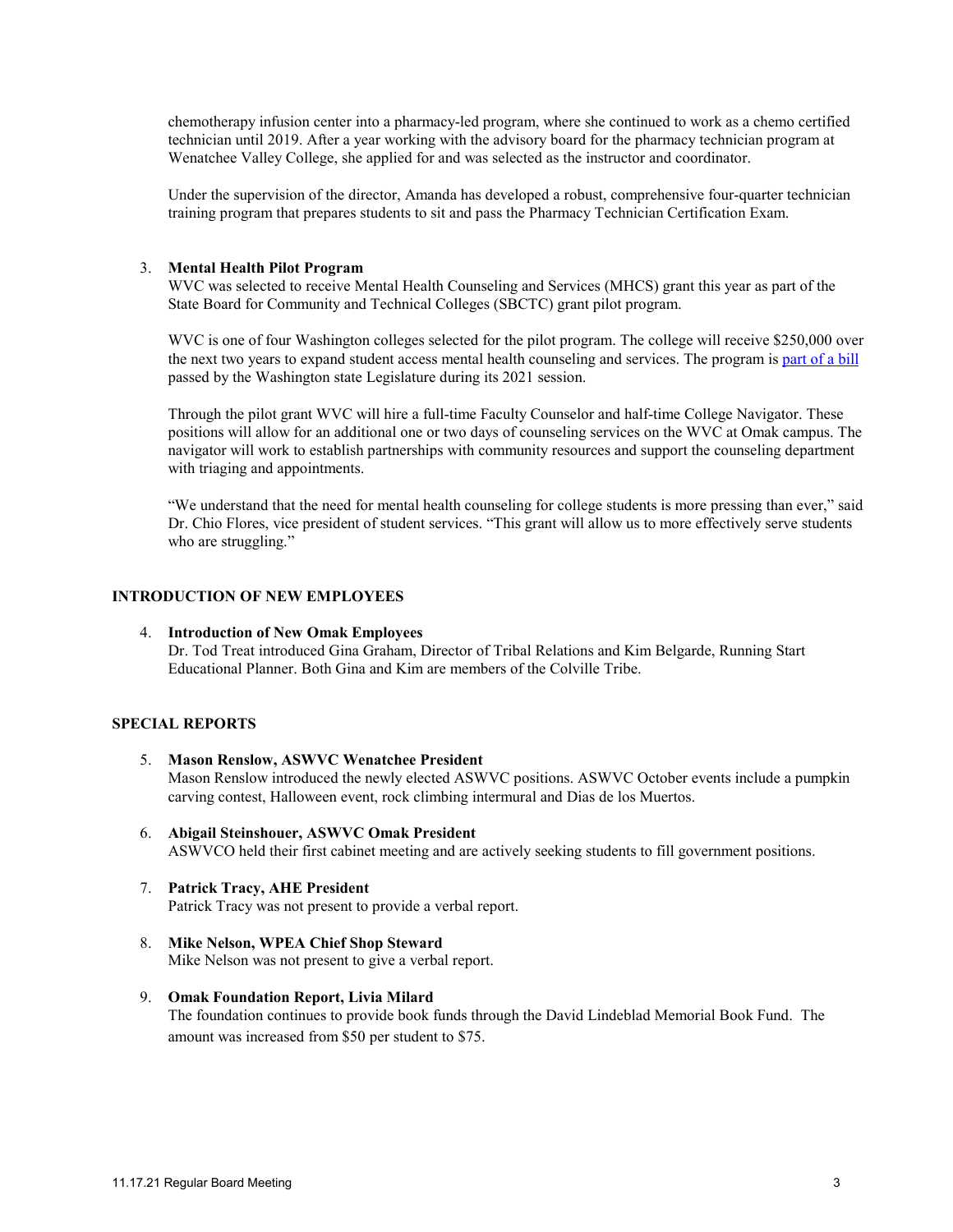#### **STAFF REPORTS**

- 10. **Brett Riley, Vice President of Administrative Services** Brett Riley did not add to his written report.
- 11. **Dr. Tod Treat, Vice President of Instruction**  Victor Mendez, WVC Omak student was highlighted in the OK Cope site. Kudos to the Omak staff, weekly staff meetings are going well and a lot of great things are happening.
- 12. **Dr. Chio Flores, Vice President of Student Services** Dr. Chio Flores did not add to her written report.

#### 13. **Dr. Jim Richardson, President**

Dr. Richardson thanked Ty Jones for leading the college through the NWCCU Ad Hoc visit and Dr. Flores and Dr. Treat for their involvement. President Richardson recognized the hard work of the human resources department during the vaccine verification and exemption process.

#### **ACTION**

#### 14. **2021-2022 Operating Budget: Brett Riley, Vice President of Administrative Services.**

The Wenatchee Valley College 2021-2022 Operating Budget was reviewed in detail during the board work session.

MOTION NO. 2377

Paula Arno Martinez moved that the 2021-2022 Operating Budget be approved as presented. The motion was seconded by Steve Zimmerman and carried unanimously.

*(Exhibit A)* 

#### **PUBLIC COMMENTS**

No public comments

## **ADJOURNMENT – 3:25 P.M.**

Secretary Chair

\_\_\_\_\_\_\_\_\_\_\_\_\_\_\_\_\_\_\_\_\_\_\_\_\_\_\_\_\_\_\_\_\_\_\_\_\_\_\_\_ \_\_\_\_\_\_\_\_\_\_\_\_\_\_\_\_\_\_\_\_\_\_\_\_\_\_\_\_\_\_\_\_\_\_\_\_\_\_\_\_\_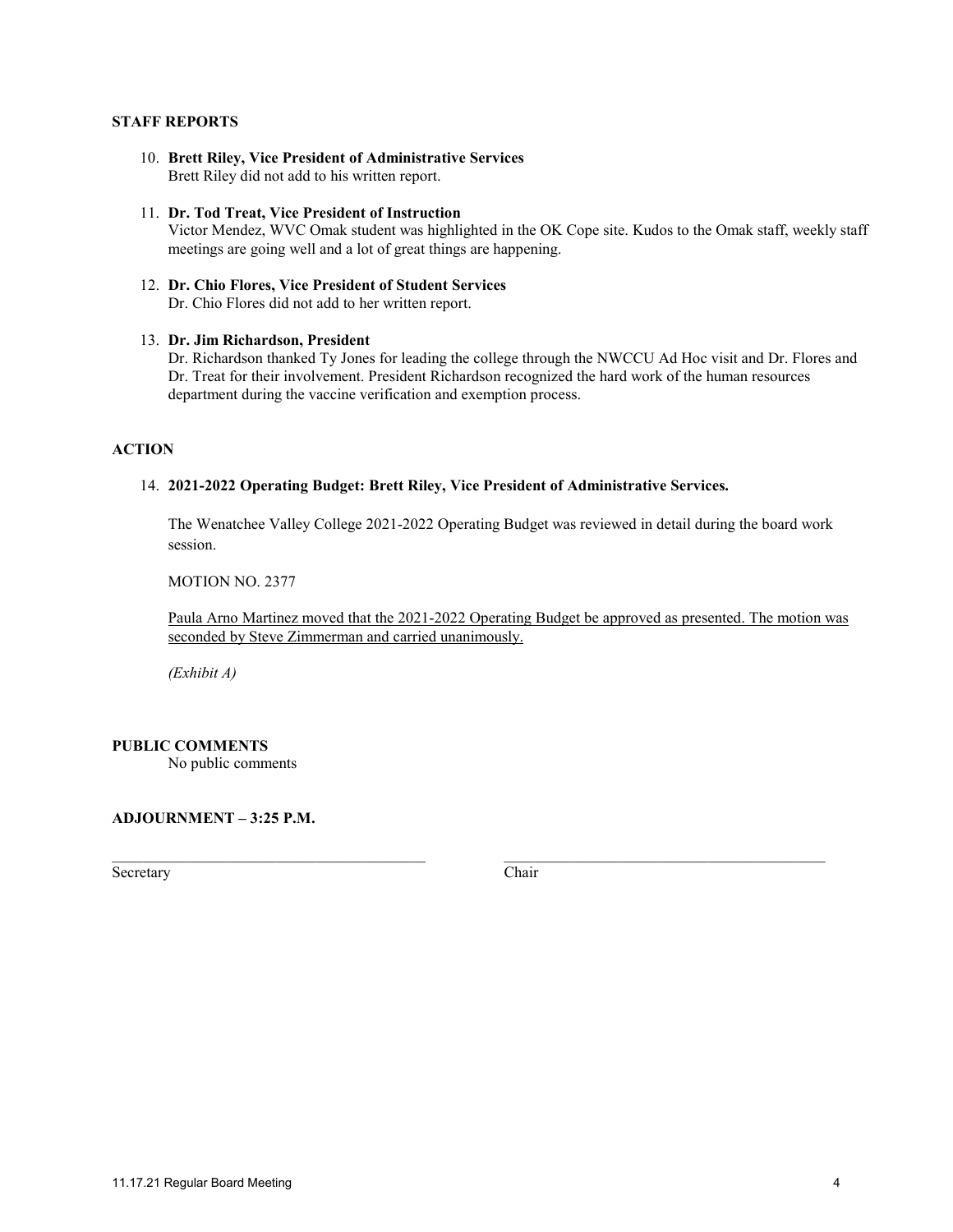| AGENDA ITEM: | #2 - Information                                              |
|--------------|---------------------------------------------------------------|
| CATEGORY:    | <b>CELEBRATING SUCCESS</b>                                    |
|              | <b>WVC Among Aspen Institute's top 150 Community Colleges</b> |

WVC was named this week to the Aspen Institute's College Excellence Program list of top 150 community colleges in the nation.

The honor allows WVC to compete for \$1 million in shared prize funds to be awarded in 2023. The Aspen Prize recognizes community colleges for outstanding student outcomes in five critical areas: teaching and learning, certificate and degree completion, transfer and bachelor's attainment, workforce success, and equity for students of color and students from low-income backgrounds.

"It is an honor to be included in the list of the Aspen Institute's top 150 community colleges," said WVC President Jim Richardson. "Our faculty and staff work tirelessly to remove barriers, prepare students for careers or transfer, improve student success and achieve equitable outcomes for all students."

The Aspen Institute selects the top 150 colleges from more than 1,000 public community and technical colleges nationwide. The Aspen Prize was established in 2011 and is awarded every two years. Nine other Washington community and technical colleges were nominated this year.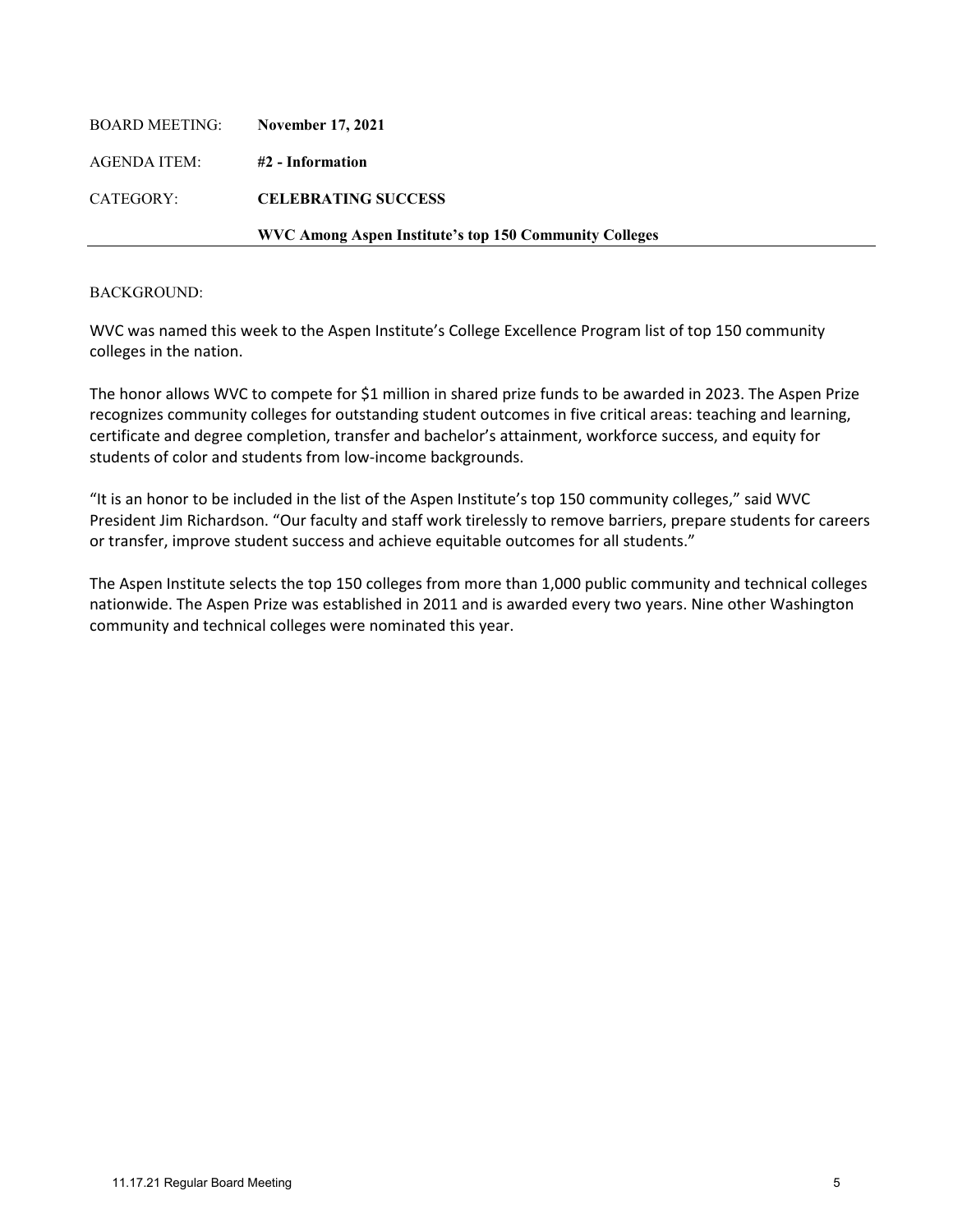| <b>BOARD MEETING:</b> | <b>November 17, 2021</b>                                                           |
|-----------------------|------------------------------------------------------------------------------------|
| AGENDA ITEM:          | $#3$ – Information                                                                 |
| CATEGORY:             | <b>INTRODUCATION OF NEW EMPLOYEES</b>                                              |
|                       | Introduction of New Employees: Reagan Bellamy, Human Resources, Executive Director |
|                       |                                                                                    |

Reagan Bellamy will introduced new employees.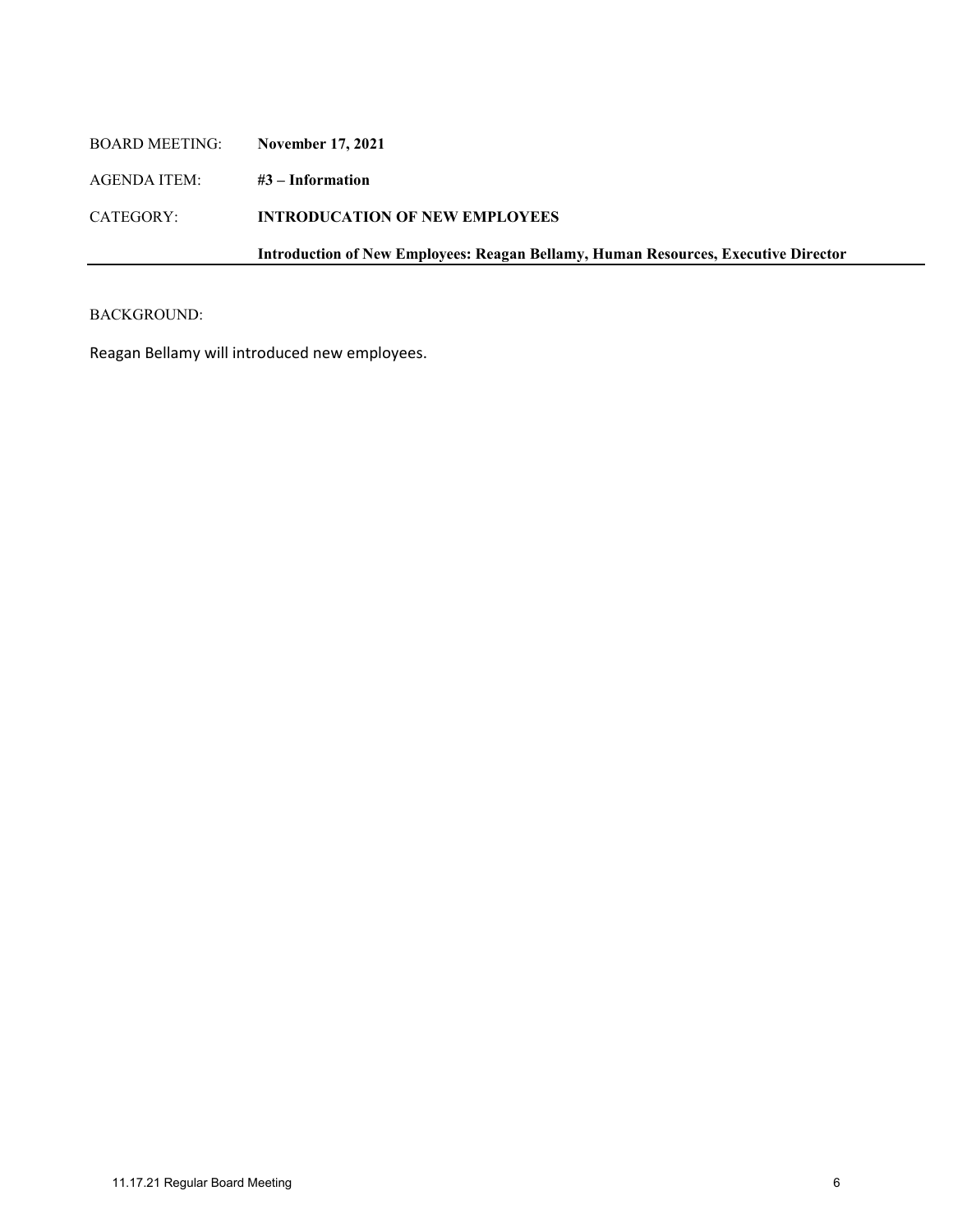| BOARD MEETING: | <b>November 17, 2021</b>                        |
|----------------|-------------------------------------------------|
| AGENDA ITEM:   | #4 – Information                                |
| CATEGORY:      | <b>SPECIAL REPORTS</b>                          |
|                | <b>Mason Renslow, ASWVC Wenatchee President</b> |

CURRENT MEMBERS: President: Mason Renslow Vice President: Ariana Villalobos Treasurer: Katie Moore Secretary: Stacey Menley Director of Campus Activities: Alexis Morales Director of Diversity: Kelvin Ramos Director of Public Relations: Genesis Fermin-Hernandez Director of Social & Civic Responsibility: Rileyn Lamb Director of Health and Wellness: Eleno Mendez Student Ambassador: Jordan Tidwell Student Ambassador: Xitlali Solano Student Ambassador: Miriam Rivera

Two new senate members added: Miriam Rivera and Jordan Tidwell. Team is now full.

#### EVENT UPDATES:

- ς The Pumpkin Carving Contest went great. There were approximately 35 participants with 6 competitors, two of which won prizes.
- ς The Intro to Rock Climbing Intramural was good. Roughly 10 students participated.
- ς The Halloween Event was successful. It consisted of a movie, food, and a costume contest. We had approximately 20 students participate.
- ς Dia de los Muertos went great. Students had the opportunity to learn about this holiday with speakers, paper flower making, and sugar skull painting.

#### UPCOMING EVENTS:

- ❖ Nov. 9th Rock Climbing Intramural
- ❖ Nov. 10th Veteran's Day Ceremony
- ❖ Nov. 12th Student Senate Hangout
- ❖ Nov. 17th Turkey Bowl Event Intramural
- ❖ Nov. 19th Bowling Event
- ❖ Nov. 29th Virtual Pie Eating Contest

#### SENATE ACTIONS AND APPROVALS:

- ❖ Senate approved employees using Rec Center for free for the remainder of Fall quarter
- ❖ Senate approves \$50 for Kenneled for a cause partnership
- ❖ Senate approves \$1,000 for Virtual Pie eating contest
- ❖ Senate approves \$2,700 for t-shirts and jackets as Senate gear.
- ❖ Senate approves \$200 for the Student Senate Hangout.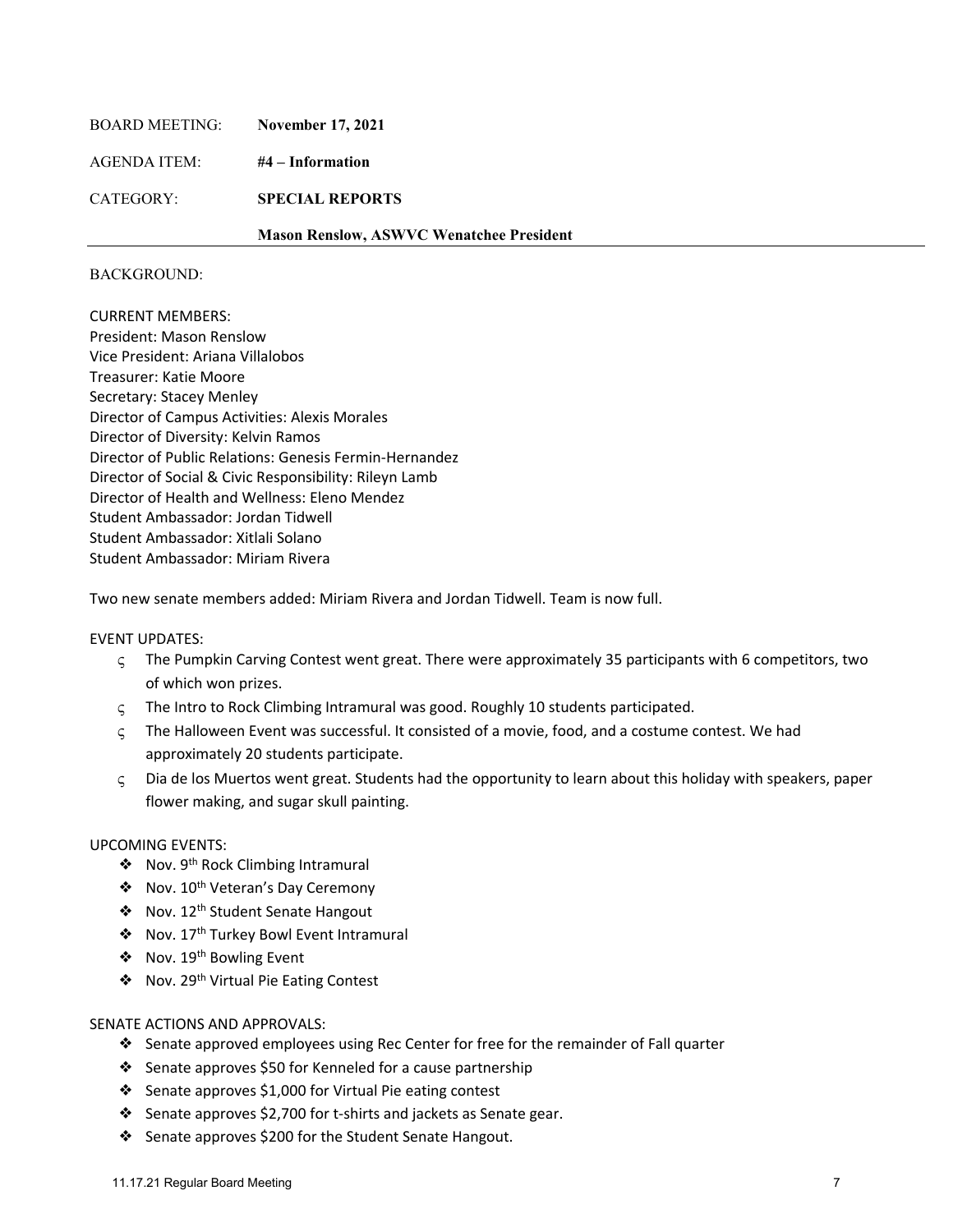| BOARD MEETING: | <b>November 17, 2021</b>                       |
|----------------|------------------------------------------------|
| AGENDA ITEM:   | $#5$ – Information                             |
| CATEGORY:      | <b>SPECIAL REPORTS</b>                         |
|                | Abigail Steinshouer, ASWVC Omak Vice President |

**Current cabinet:** President: Abigail Steinshouer, Vice President: Monique Samuels, Treasurer: Vincent Adolph, Advisor: Livia Millard.

## **October:**

- Student government voted on using up to \$100 on snacks for FASFA Night. .
- FASFA workshop- Student Government put on a FASFA workshop on the 26th of October, there was low attendance, but we helped the people who came through.
- Student Government voted on using \$500 to help support Native American Heritage month event about boarding schools. Red Road Association also is supporting with \$500.
- David Lindeblad Memorial-Student government is financing the installation of metal artwork for a memorial of David Lindeblad, we are planning to use up to \$3500 from Campus Projects account.
- Movie tickets- We voted on spending up to \$65 on movie tickets to give out as attendance rewards for any events we are holding.
- Student Hangout- there was low attendance for the first one and no attendance for the second event. We will be doing better at advertising our event next time.
- New member-We hired a new ASWVCO senate member Vincent Adolph as the treasurer; we had an interview on the 29th of October and hired him soon after!
- Inter-Council meeting: first one was on Wednesday, October 27<sup>th</sup>. Vice-president Monique Samuels and our Adviser Livia Millard and two club members showed up, Heather Coffman, president from Snow at O, and Stephanie Carter from the Science Club.

# **November:**

- Student Government training- Livia Millard will be doing a small training for the new student government members.
- Annual Thanksgiving baskets- Student government is going to send out an email about the baskets to see how many baskets are wanted/needed. This is our annual Thanksgiving Food Basket for our students.
- We are planning a small ASWVCO newsletter where each officer will write a little bit about themselves and information about the college and what is happening in student government.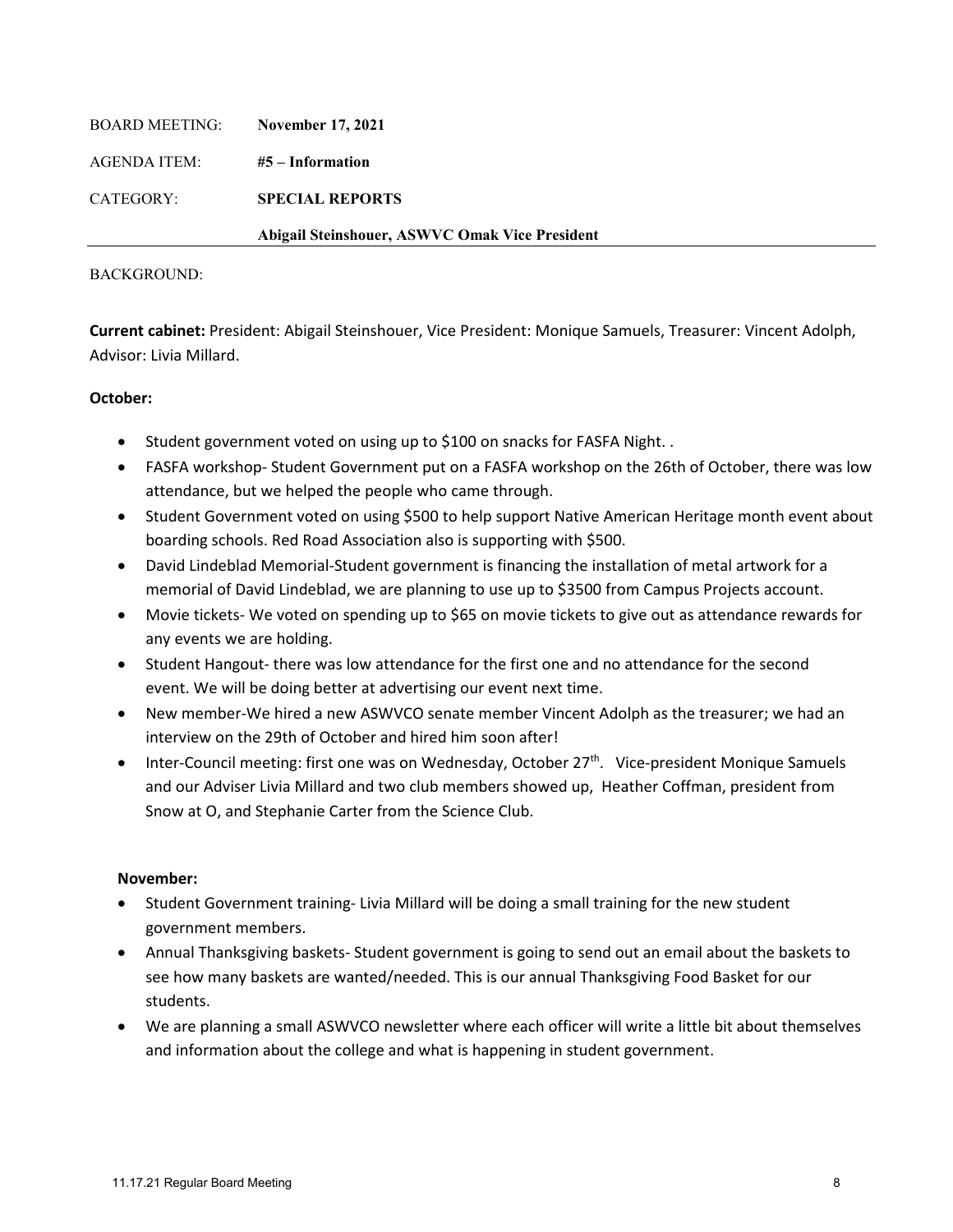# **Other:**

- Possible November Event- Student Government is in the tentative planning stage of holding a flu vaccination clinic. We have reached out to the Health Director of Okanogan County and to the Program Assistant of the nursing program to see if we could get the involvement of nursing students.
- Possible November Event- Student Government is planning to set up a once-a-month zoom event where we bring in professionals to talk about their jobs. Livia has started speaking to WorkSource and Abigail has started to reach out to professionals.
- November 17 and 18 ASWVCO is co-sponsoring a Native American Heritage Month event: The Indian Boarding and Residential School Experience: Healing in a Time of Truth and Justice with guest speakers.

Respectfully Submitted,

Abigail Steinshouer

ASWVCO Student Body President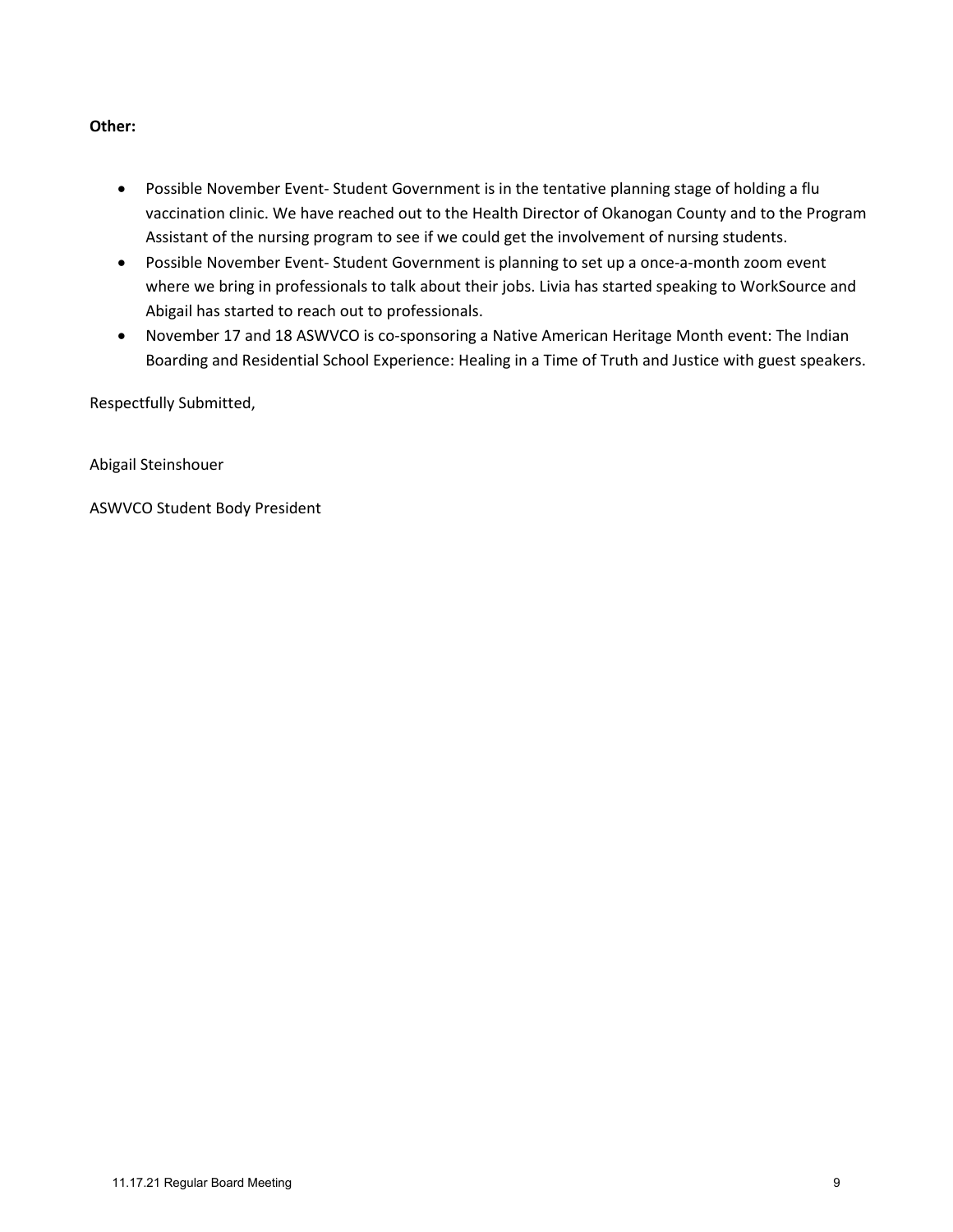BOARD MEETING: **November 17, 2021** AGENDA ITEM: **#6 – Information** CATEGORY: **SPECIAL REPORTS**

 **Patrick Tracy, AHE President**

BACKGROUND:



Board of Trustees,

I will deliver my report in person.

Sincerely,

 $P_{at}$  M.  $T_{ta}$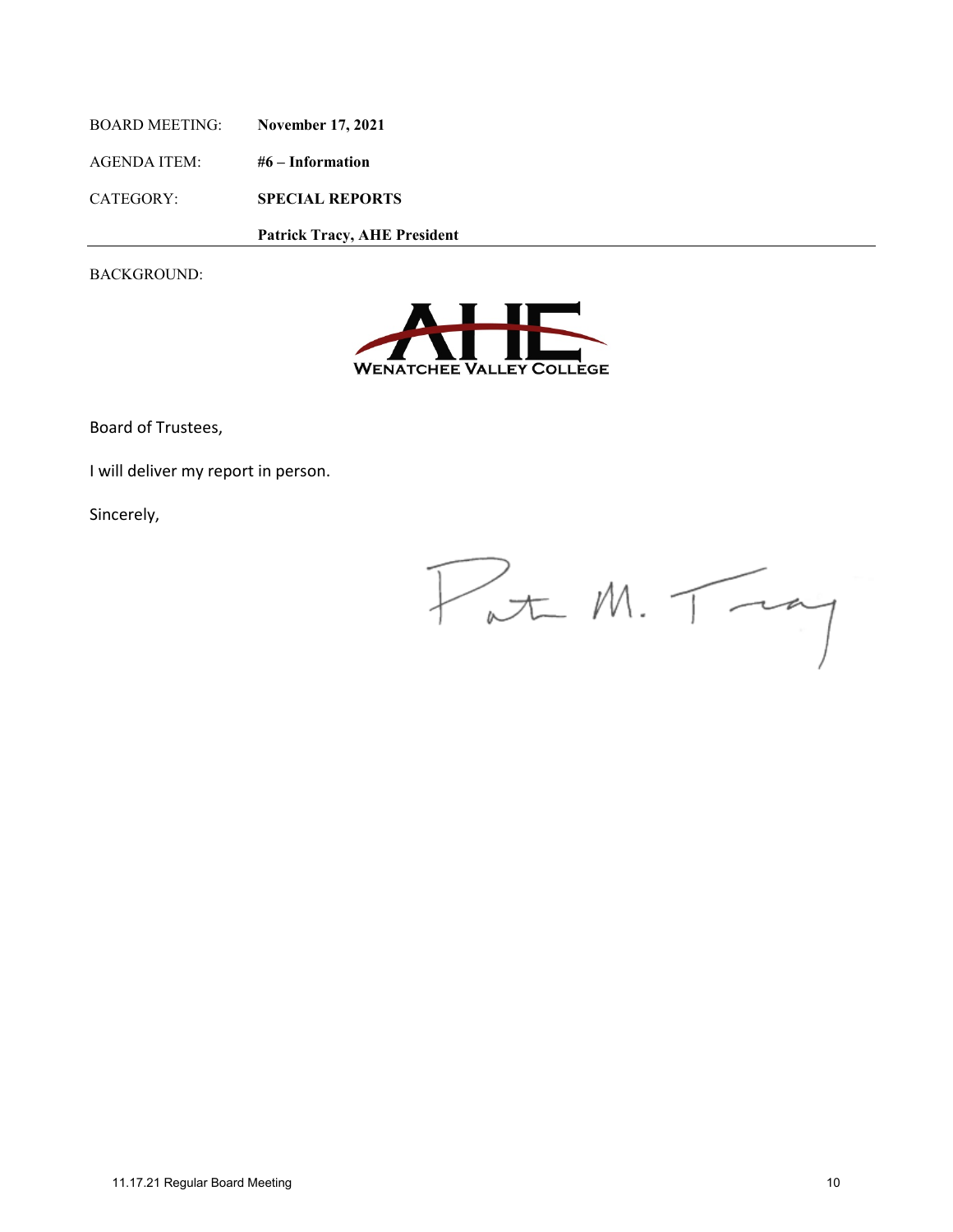| BOARD MEETING: | <b>November 17, 2021</b>                                      |
|----------------|---------------------------------------------------------------|
| AGENDA ITEM:   | #7 – Information                                              |
| CATEGORY:      | <b>STAFF REPORTS</b>                                          |
|                | <b>Brett Riley, Vice President of Administrative Services</b> |

## **Administrative Services**

- Administrative Services staff continue to participate in statewide COVID meetings as well as weekly Business Affairs Commission (BAC) meetings.
- WVC also closed on a refinance of the MAC, which will save the college \$262,000 or 15.49% over the life of the loan.

# **Budget & Internal Auditing**

- The budget office is wrapping up a baseline 2022-23 operating budget that will kickoff the budget development season for next year.
- Budget staff continue to prepare for the new budget software that is set to launch in January.

# **Fiscal Services**

- Fiscal Services continues to redistribute workload in response to staffing changes and to better align with ctcLink workflows.
- Fiscal Services is also working with IT to establish a more robust online presence. When the project is complete, Fiscal Services will have all department forms, trainings, policies and procedures consolidated under the Business Office page on our website.
- Per board request, Fiscal Services and Facilites are working on their biennial inventory report. The report will be presented to the Baord once complete.

# **Facilities and Capital**

- Mish ee twie- Two of the three outstanding items that have been delaying occupancy have been completed. First, the ADA issues related to the parking lot have been addressed and paving has been completed. Second, movers have been rescheduled and will begin the week prior to Thanksgiving. Finally, the last major issue related to fire rated walls has been discussed with the city and a remediation plan has been accepted. The work is in progress.
- Facilities are moving forward on a number of projects that include the following:
	- o Sexton PRR (Project Requeest Report)
	- o OHSC (Omak Health Sciences Center) pre-design
	- $\circ$  CWETI (Center for Workforce Education Technology and Innnovation) pre-design
	- o Minor Works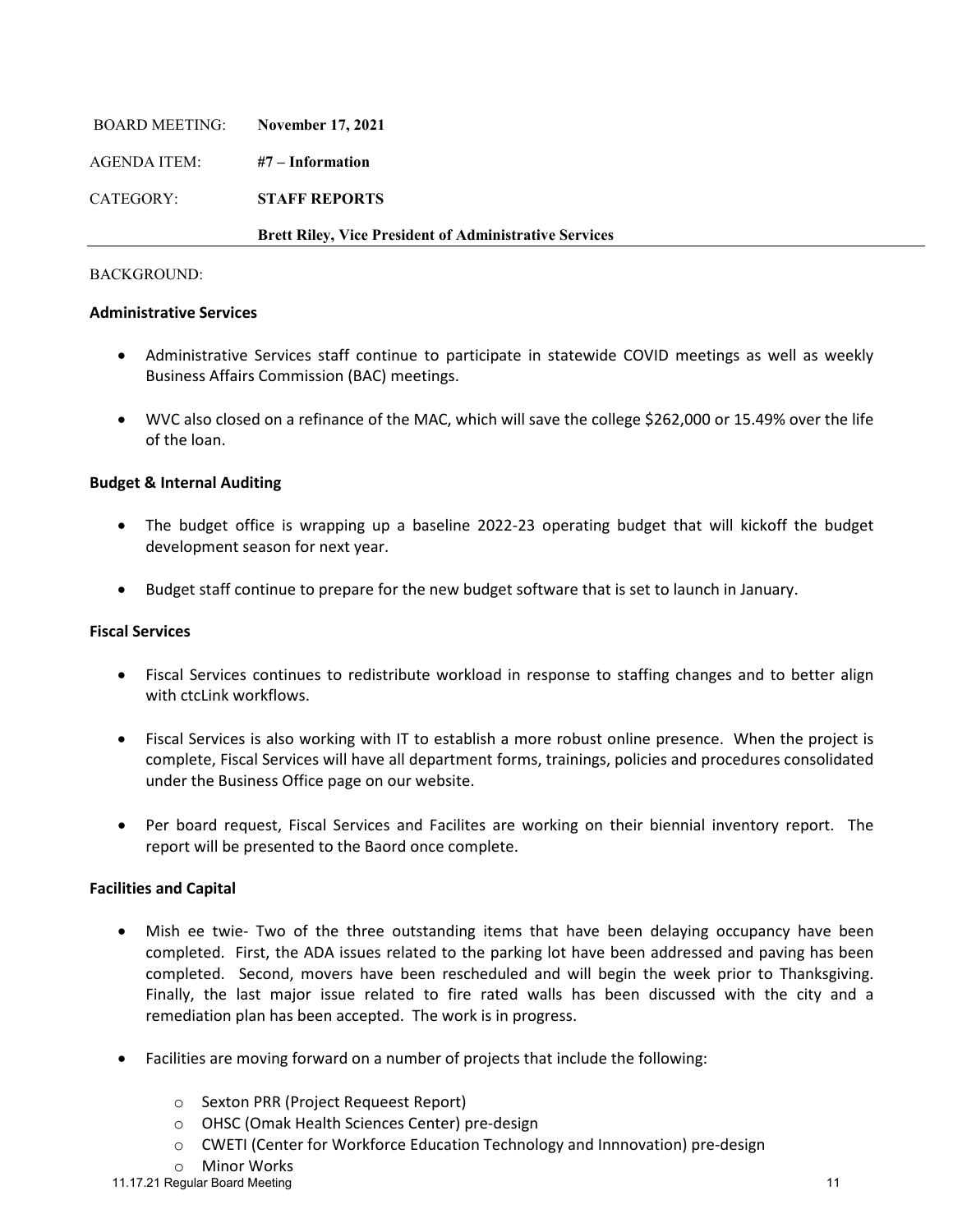- **ESCO Project**
- **Wing 5 Theatre Improvements**
- **Science Lab Improvements**

# **Safety and Security**

• SSEM and Administrative Services staff submitted our annual Security and Fire Report to the Department of Education (per Clery Act) and the reports are now posted to our website.

# **Information Technology**

- IT staff continue to work on operational improvements and contract evaluation throughout the college's IT infrastructure resulting in reduced costs and reduced data demand.
- IT staff are working through a migration of files to One Drive. Once complete, the college will have fewer redundant files, lower storage costs, and more efficient support from IT staff.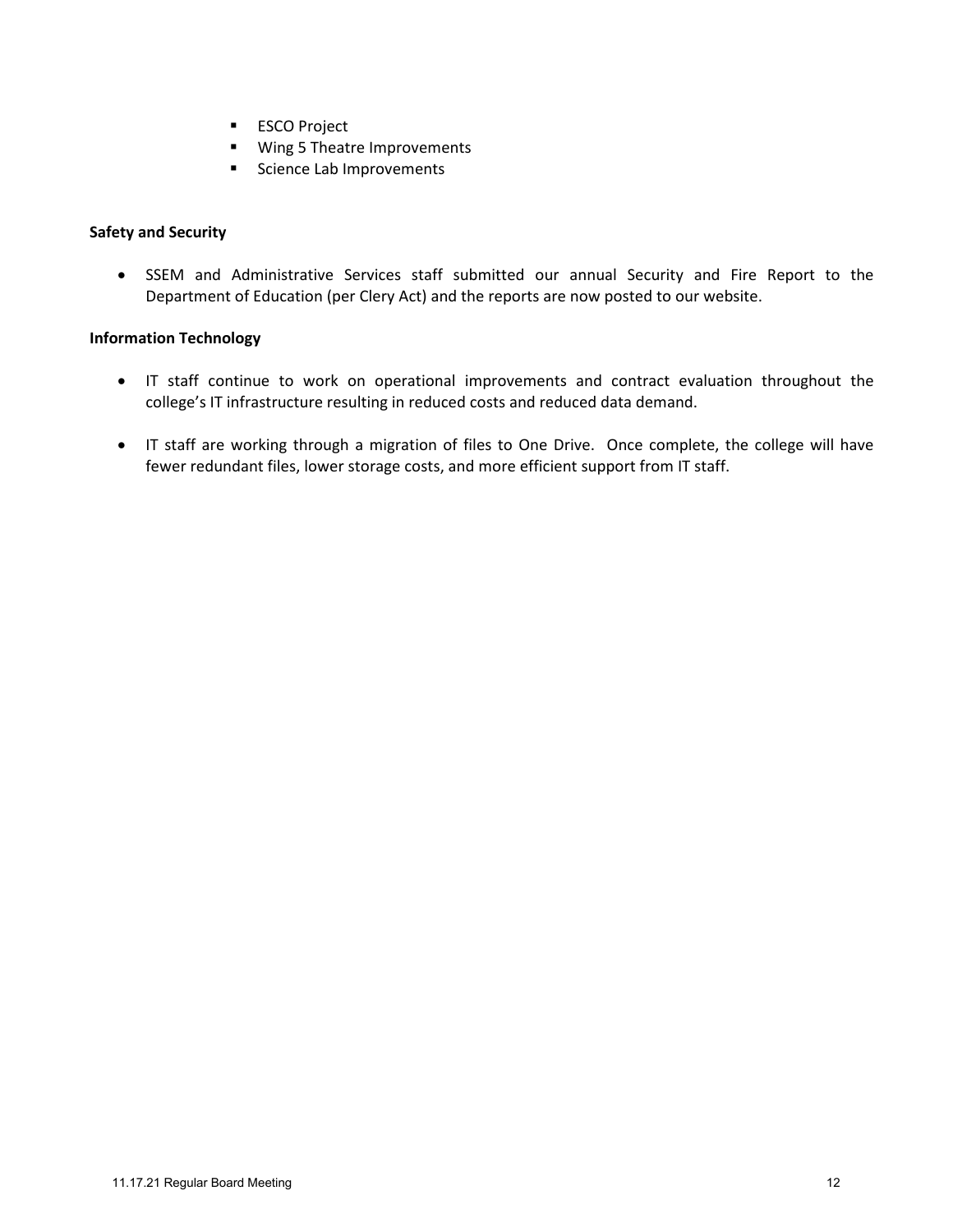| <b>BOARD MEETING:</b> | <b>November 17, 2021</b>                        |
|-----------------------|-------------------------------------------------|
| AGENDA ITEM           | $#8$ – Information                              |
| CATEGORY:             | <b>STAFF REPORTS</b>                            |
|                       | <b>Tod Treat, Vice President of Instruction</b> |

# **Educational Achievement**

Sompheng Batch and Hart Johnson have volunteered to serve as "Co co chairs" for Curriculum Committee. Both are also serving as Assessment Coordinators and bringing great insights to how Curriculum Committee and Assessment Committee goals around great instructional design and pedagogy and documenting student learning are aligning at WVC!

# **Support for Learning**

Peer mentorship program within the math department is taking shape, employing two peer mentors. Mentors are working with faculty in the math department to identify students in need. Mentors reach out and establish a connection with the students and offer various support resources from tutoring in the math center to support and guidance from the mentors.

The Agriculture department successfully hired a Temporary Full-time instructor to replace the vacancy left by Leo Garcia. We have hired former WVC student senate member and alumni Francisco Sarmiento-Torres. Francisco brings a vast knowledge of agriculture and industry experience to his new role.

A partnership between the Music Department and Continuing Education has started to meet a community need. A local music academy closed recently, and students of all ages who want private lessons lost the centralized service for connecting with teachers. The WVC effort to recreate that is in its pilot phase. Once it is at full scale, community members seeking private lessons will be able to go to the Continuing Education website, pay for a package of classes, and meet their instructors for lessons in the MAC. In the current pilot, Kerry Travers is the violin instructor, and Amy Edwards voice and over 20 students have already enrolled. Wenatchee Valley College is meeting a need created when COVID pressures forced the Columbia River Music Conservatory to suspend its long standing services.

Transitional Studies is developing an English Language Learner lab class for application of the skills and concepts learned in the ABE ELA classes.

Professors Angie Redmon and Tria Skirko have provided a great start for faculty professional development in 2021-22.

Launch Week, Sept: What's Going on with PD (~60 attendees)

Oct 13: Post-Tenure Convo (~25 attendees), lots of appreciation for support in this process, 9 members this year completing their first review

What the Covid Series: Student Engagement and your Winter Quarter schedule. Series will continue, tackling issues raised in the faculty survey about teaching in Covid

Faculty FAQ Canvas Shell: 194 members, lots of appreciation from faculty for the one-stop shop of information

ProDev Canvas Shell: 17 members

New Faculty Academy: 29 members, all actively working through learning materials and acquainting themselves with WVC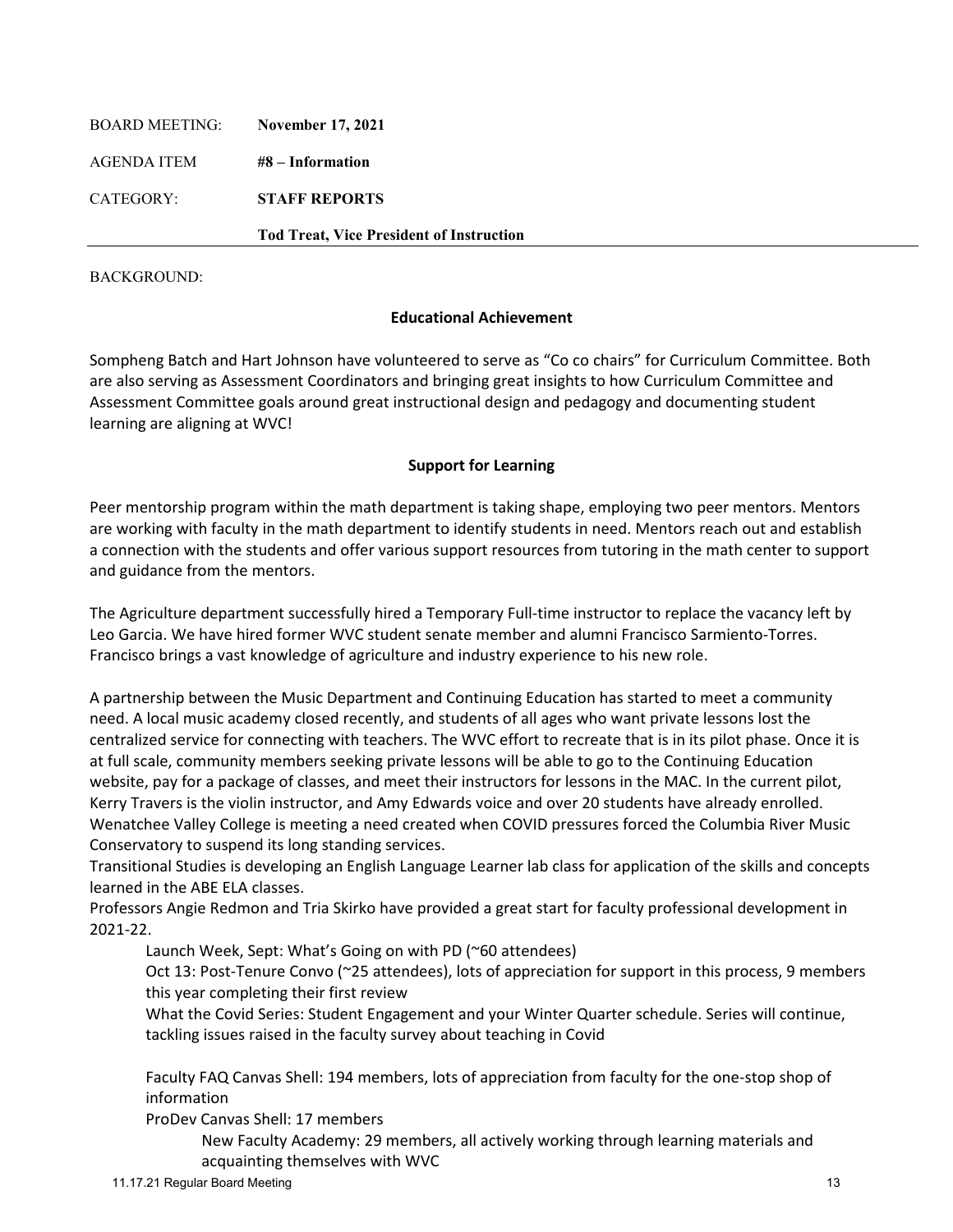4x4 self-development course: 4 members

OER self-development course: 5 members, 3 faculty actively working on OER adoption These professional development efforts represent a continuation of work initiated in 2019-20 (Faculty Interest groups or FIGs), continuing into 2020-21 (ReconFIG, 4x4) and continuing into 2021-22 as part of Wenatchee Valley College's emerging Center for Teaching, Learning, and Technology that is providing faculty driven session and self-directed opportunities with an ultimate goal of increasing equity in the student experience at WVC.

# **Diversity and Cultural Enrichment**

The MAC Gallery is open again after closing for the pandemic. The Gallery opened with a show of work by WVC instructor Henry Stinson, with the opening happening on the First Friday Art Walk for October. The Gallery serves both as a place for exhibitions open to the public and WVC students, faculty and staff, and as a learning space for WVC art students. Campus COVID restrictions apply.

# **Responsiveness to Local Needs**

Wenatchee Valley College continues exploration of offering a Certified Nursing Assistant class through Continuing Education in Nespelem. Logistics such as identifying a qualified regional instructor, establishing facility contracts and recruitment plans are currently underway.

Transitional Studies (TS) doing some visioning around providing alternative onboarding and better, more equitable access for students who come to WVC for High School completion (in HS+) or Basic Education in the Transitional Studies department. The concept is for all students presenting for a TS program to go through an intake process with a Student Navigator in Workforce Grants. The benefits of this approach are:

- Student can be registered immediately into an ABE Orientation class.
- Immediate registration means the students can be retained instead of being lost while they wait for the next quarter to start.
- In the Orientation class, students
	- **start to work in Canvas**
	- **work on other digital skills**
	- are introduced to basic student skills and expectations
	- are assessed for ABE English and math levels
	- **EXEC** learn about campus resources
	- take a career assessment
	- start planning an education and career pathway

• In the course of the intake, students eligible for the financial and wraparound services of a Workforce Grant program can be identified without having to self-refer or be referred by another office.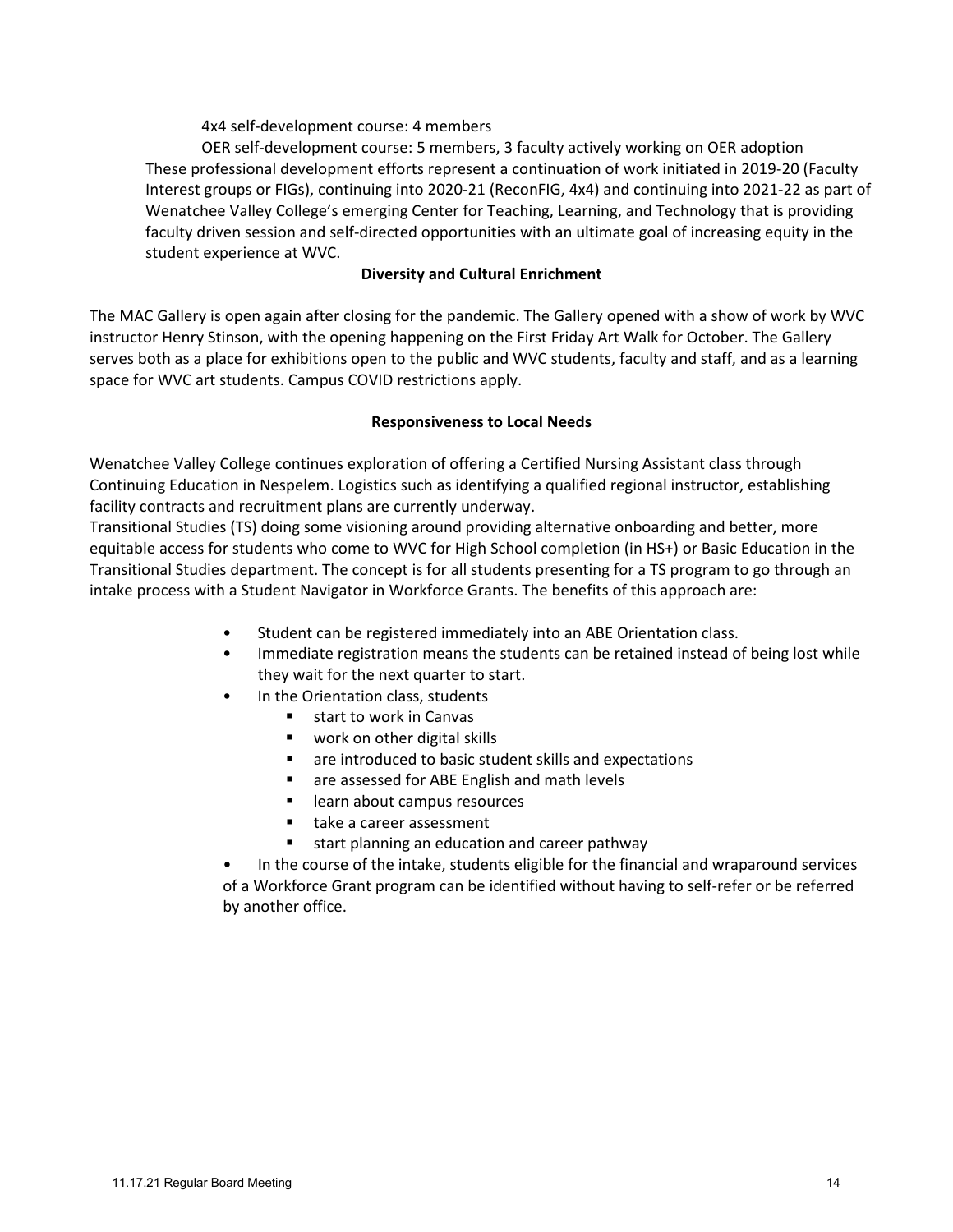| AGENDA ITEM | #9 – Information                                       |
|-------------|--------------------------------------------------------|
| CATEGORY:   | <b>STAFF REPORTS</b>                                   |
|             | <b>Chio Flores, Vice President of Student Services</b> |

The featured area this month is **Campus Life, Equity and Inclusion** which encompasses Campus Life (i.e., Wenatchee & Omak student senates and organizations), Residence Life, Student Recreation Center, International Programs and Outreach & Recruitment. This great team of staff, led by Erin Tofte, Associate Dean, have done an excellent job recruiting, engaging and supporting students as we adjust to delivering services in person.

# **New Staffing:**

The team was very excited to have welcomed Roberto Villa, Oscar Licon -Eusebio and Aaron Vaughn. Oscar started July 1<sup>st</sup> as our Outreach and Recruitment Coordinator. Roberto started August 2<sup>nd</sup> as the new Leadership and Engagement Coordinator. Aaron Vaugh started August 16<sup>th</sup> as the Assistant Rec Center Manger and Head Baseball Coach. Also, Michelle Cannaday moved from her role as Leadership Coordinator into the role of Residence Hall Manager. Lastly, Marichuy Alvizar has taken over international enrollment until International coordinator position can be filled.

#### **New Mission Statement:**

Campus Life team retreated during the summer to brainstorm ideas to include into a new mission statement. After 4 consecutive staff meetings, they finalized the statement and are excited to share it:

*Campus Life exists to engage and empower our diverse and intersectional student population by fostering a community that values social justice, equity and inclusion. We strive to support Latinx students, and students of every background, to achieve their current and future goals.* 

# **Updates:**

- Van Tassell is open, Campus Life providing student IDs and in person services.
- New Senate team has been hired, 11 Wenatchee Senate members and 2 Omak senate members. They participated in a three-week training in September and have started providing events.
- S&A budget update Funds have been allocated, this year paid off the activities deficit and the bus and are starting the year with extra funds in contingency, campus projects and vehicle replacement budgets. This is a huge win, in three years students paid off \$275,000 dollars in deficit.
- New Student Orientation was a success with 120 people attending the main virtual orientation session and between 6 to 45 people attending all of the other virtual sessions. Over 200 people attended the inperson dinner, campus tours and outdoor movie event. Received really good feedback on the event evaluations. Huge campus wide effort that paid off. Created Canvas page to hold all of the videos from the sessions so students can still access them. Cohort of close to 40 students who attended 6 or more sessions who will be tracked throughout the year to have data on efficacy of NSO.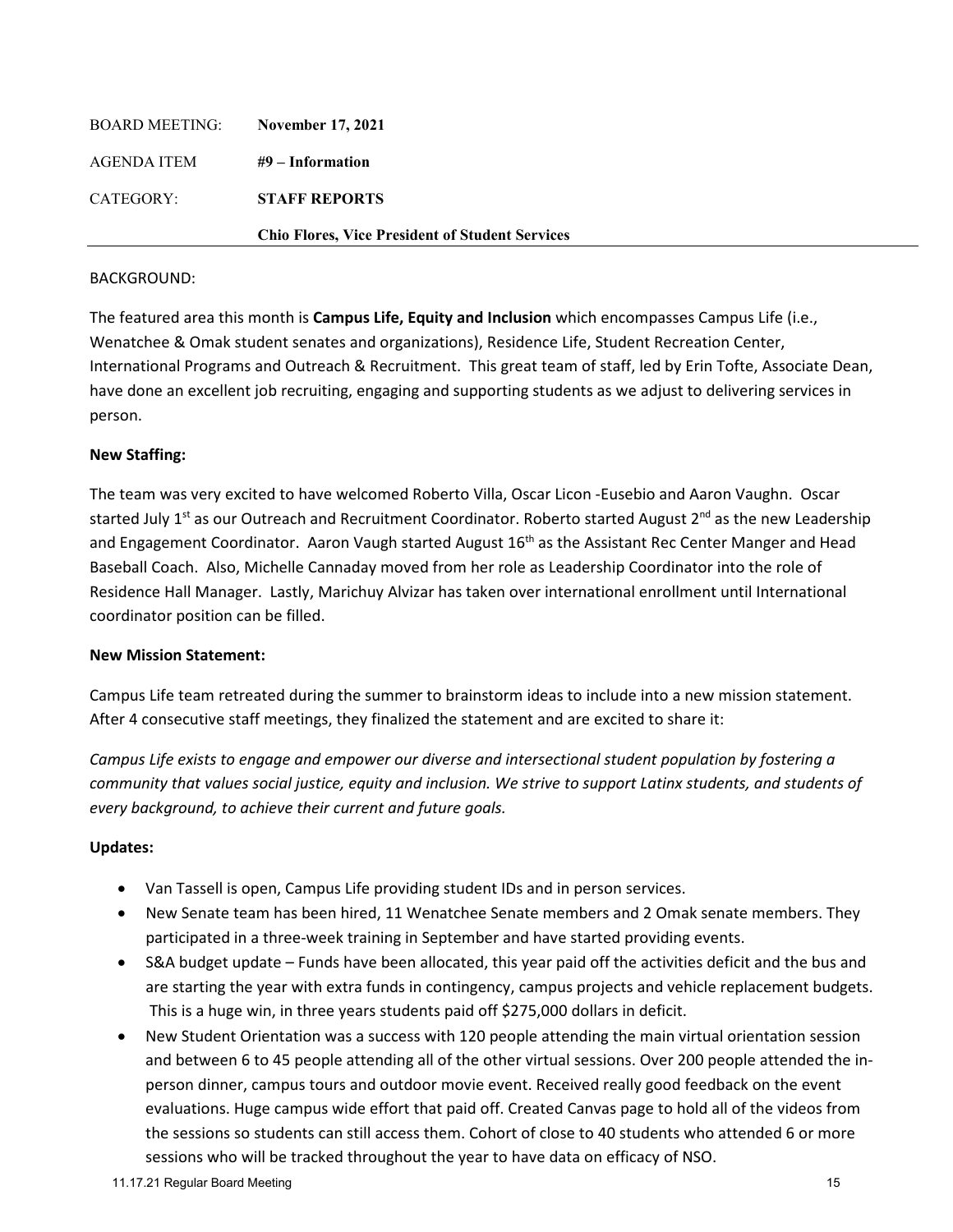- First Interclub Council meeting held. Five clubs active so far this year.
- Campus Life websites up to date with new members, handbook, S&A budget and all other information.
- Handbooks purchased and handed out to students.
- Campus Life events webpage to help collect all Campus Life events in one central location for students to connect easily online, updated daily.

# **Equity & Inclusion:**

- President's Advisory Council on Equity & Inclusion created to address creating an equity strategic plan, implementing an equity audit, outreach to communities of color, survey for campus climate and to collaborate and communicate about equity initiatives across Campus. This Council will also oversee the new state equity funding initiatives provided by SB 5194 and 5227.
- Hispanic/Latinx Heritage month 4 events were held. Ritmo y Sabor, Loteria, Movie Stolen Education and speaker Maria Hinojosa. Events were well attended with 10-30 participants at each. Also partnered with the library for a Latinx Heritage book display.
- Dr. Gina Garcia presented at President's Day on Transforming Hispanic Serving Institutions. 85 of her books were also given out to employees.
- Facilitating quarterly anti-racism discussions to the President's cabinet. Next discussion will be on implementing the equitable decision-making tool.
- Disability awareness month Book club reading Demystifying Disability.
- Working on continually updating the diversity and equity resources page on the website.
- Facilitated SSLT training on the equitable decision-making tool.
- Held an equity 101 training with the Foundation Board members in September.
- Dia de los Muertos event coming up Nov.  $1<sup>st</sup>$ .
- Working on HSI Title V grant and College Spark grant opportunities with Jennifer Hadersberger.

# **Residence Hall:**

- Currently at around 75% capacity. More male identifying students living there than female identifying.
- Implemented an entirely new setup in the Residence Hall with barriers at the entrance and kitchen to limit people in the spaces. Students also have to fill out a COVID 19 housing supplement and contract sheet prior to moving into the hall. Strict rules about guests and social distancing in place and posted at the Residence Hall.
- New rotation of on-call people during the weekends. Those who will rotate being on call are Erin Tofte, Marichuy Alvizar, Chio Flores, Danny Zavala, Michelle Cannaday, Oscar Licon-Eusebio and Joe Gerak.
- Key system is being updated to work in sync with the rest of campus.
- New Resident Advisors have been hired and are working on setting up the Hall and planning student events.

#### **Recreation Center:**

• The Rec Center opened in September for the first time in a year and a half. Around 50 people using the facility per day. Open hours are M-F 8:00am-5:00pm due to limited staffing.

11.17.21 Regular Board Meeting 16 November 2016 16 November 2016 16 November 2016 16 November 2016 16 November 2016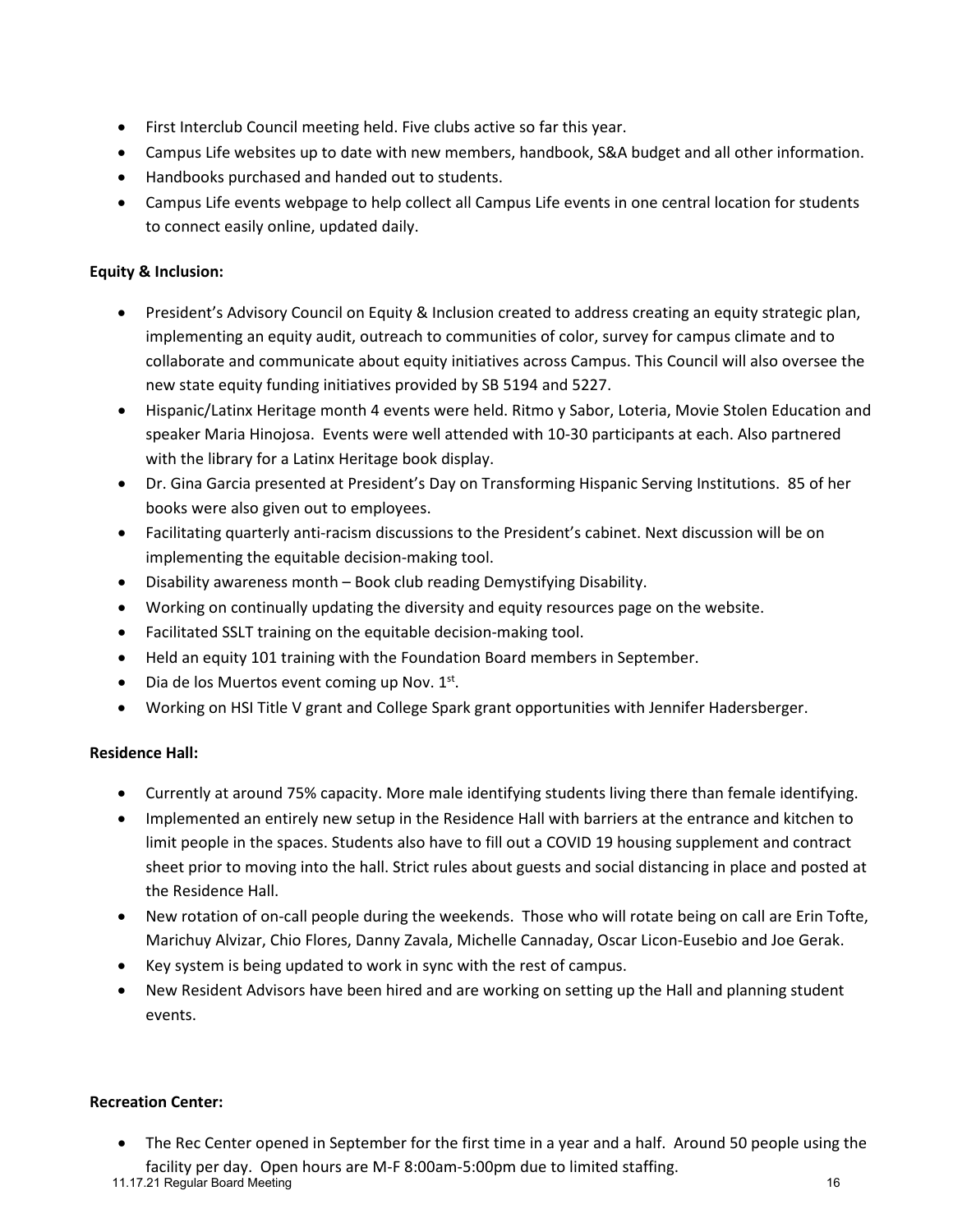- Motor pool is sending out vans and the bus for many athletic events and some student clubs/activities.
- Partnership with rock climbing gym to get students interested in the sport who wouldn't usually have that opportunity.
- Intramural events this fall; Dodgeball Tournament and Flag Football Turkey Bowl.
- Working on hiring more work study students to increase staffing, it has been a slow start with losing staff in Student Services.

## **Recruitment:**

- Campus wide recruitment team re-instated. Consists of around 25 individuals from across the district, they have met twice and will continue to meet monthly to brainstorm and support recruitment efforts.
- Oscar has attended various fairs, college info sessions as well as weekly tabling at local high schools.
- Creating partnerships with the Tonasket and Omak schools as well as Eastmont, Wenatchee, Cashmere and Leavenworth. Continually reaching out to set up times to visit all of the district High Schools.
- In August provided tabling at Pybus multiple times a week for the month.
- Partnering with Parque Padrinos and Café to attend local Latinx outreach events.
- Creating virtual information sessions and participating in virtual events.
- Attending parent nights at Wenatchee schools.
- Researching digital platforms for marketing.

## **International Programs:**

- Vacant Position: International Coordinator need to hire a replacement. This is very necessary for the wellbeing of current International students as well as for recruiting new students and sustaining summer programs.
- Working to enroll new international students but proving very difficult with limited staffing capacity. No international recruitment occurring at this time.
- Not able to offer specific international tutoring.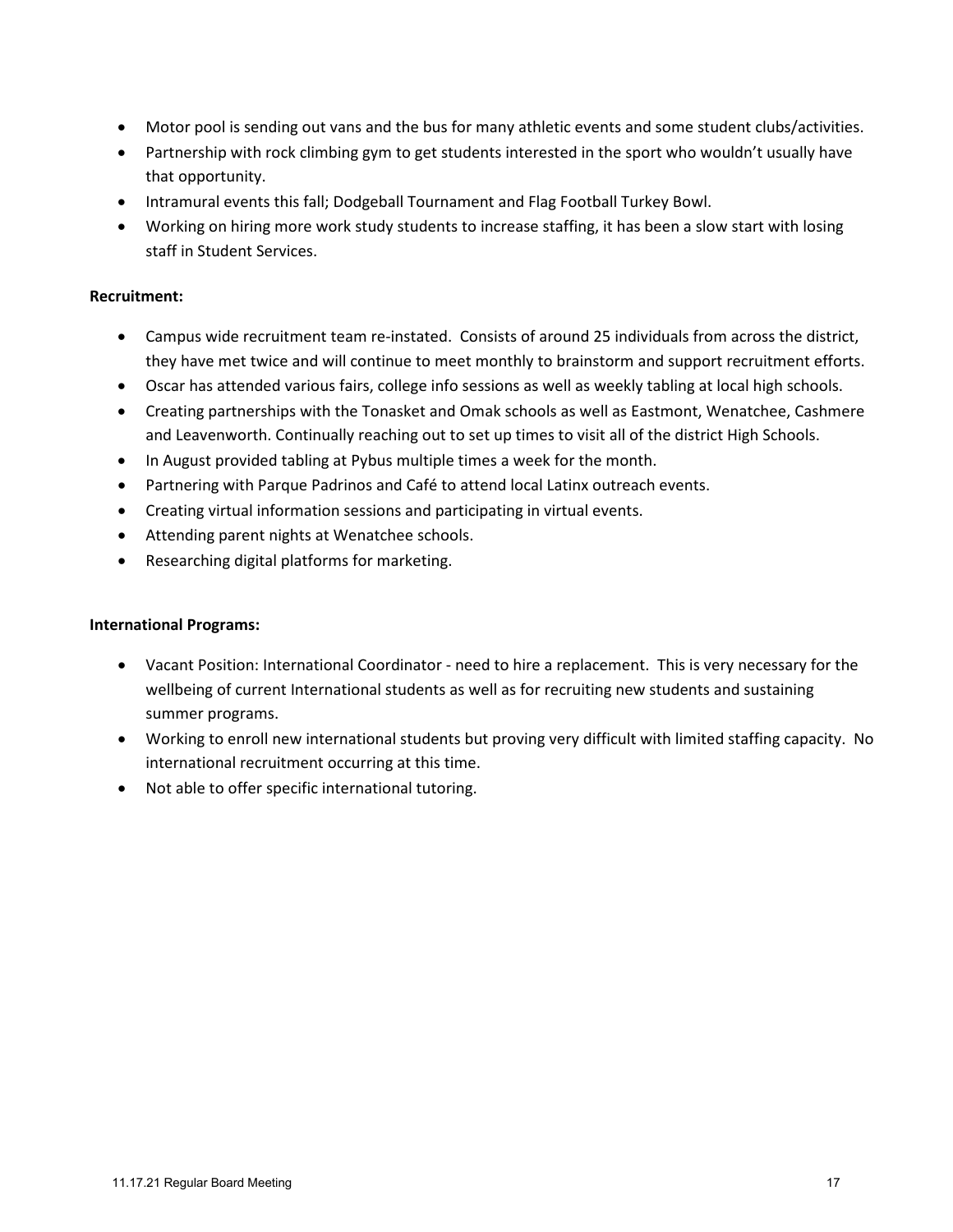| <b>BOARD MEETING:</b> | <b>November 17, 2021</b>  |
|-----------------------|---------------------------|
| AGENDA ITEM           | $#10$ – Information       |
| CATEGORY:             | <b>STAFF REPORTS</b>      |
|                       | Jim Richardson, President |

- WVC's Incident Command team is now meeting once a month as issues with COVID arise, but since the deadlines for vaccinations have passed, there is so far less urgency. As you know students had to be vaccinated and attest by November 1. Student Services staff is working with those students who had not attested and were attending classes on campus. Staff had to be vaccinated by October 18 and we have worked through that deadline.
- WVC continues in a "high-flex" mode which includes face-to-face, hybrid, and remote classes, but there will be more face-to-face classes offered winter quarter. We are still encouraging students and staff to get the vaccine. The mask mandate also continues to be apply, where masks must be worn by everyone inside buildings.
- After Mish ee twie ran into issues with a carpenters' strike, fire rating issues, and product availability, its opening and occupancy was delayed, but hopefully we will soon be moving instructors and others into the building. It has been difficult to find fully vaccinated contractors (per the Governor's mandate) for the pavement needs and moving needs. We now expect to receive occupation permit in early December.
- I continue to attend the SBCTC's now bi-weekly presidents' updates on COVID, budgets, enrollment and state and national directives that we have held since the beginning of March, 2020. Our most recent meetings have been centered on the Governor's mandates and the Governor's supplemental budget.
- The Foundation executive committee and full board have continued meeting and I have attended and updated them on the situation at the college. Rachel and I have (and continue to) presented about the college and the Foundation at service clubs around the region.
- Omak foundation board meetings are now in person, and Livia Mallard is their president this year.
- WVC continues to deal with glitches in the ctcLink management software, but people are doing well with it generally. It does take more time to do many procedures in the new system, so can be frustrating at times, but the further along we get the better we are doing overall. We are using it for both student and staff attestations about vaccination status.
- I have continued to meet with Erin Tofte and Reagan Bellamy to have conversations surrounding equity and inclusion at WVC. We held an antiracism training with cabinet.
- Have met with Gina Graham, the new Director of Tribal Relations, and she has helped organize the Native American Month events the college and campus life are presenting. She continues to work with the Tribes for educational needs and solutions.